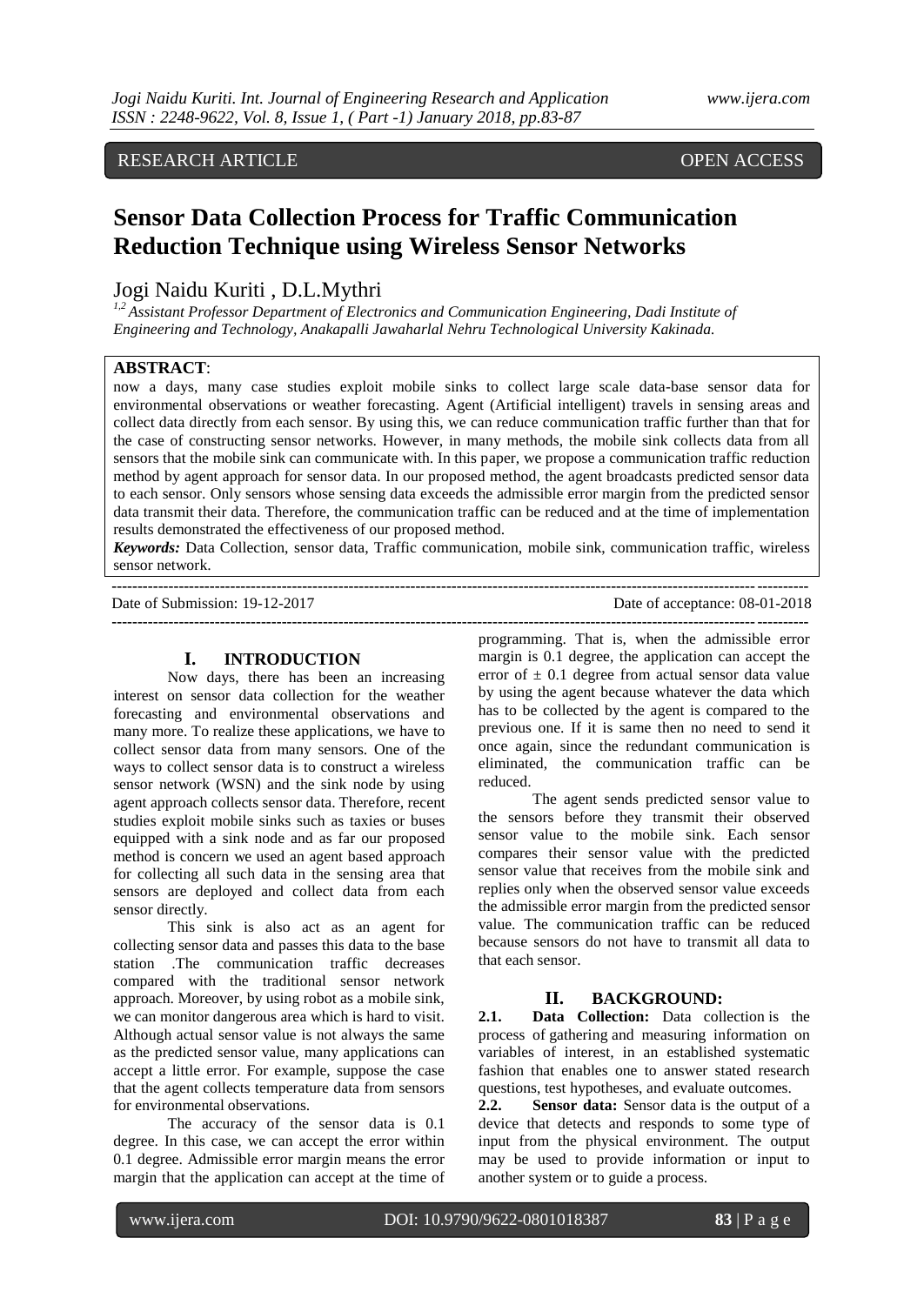**2.3. Traffic communication:** Traffic is measured by the Erlang, which is the unit of (telephone) traffic intensity defined as the number of (telephone) call arrivals per mean service time. One Erlang is equal to the number of call-seconds divided by 3600, which is equal to a fully loaded (voice) circuit over a one-hour period.

**2.4. Mobile sink:** Mobile Sink nodes are used in the wireless sensor networks to handle data<br>collection and transmission process. collection and transmission Extended Sink Scheduling Data Routing (E-SSDR) is used to schedule sinks. The Delay bounded Sink Mobility (DeSM) is solved with centralized and distributed scheduling schemes.

**2.5. Communication:** Communication is sending and receiving information between two or more people. The person sending the message is referred to as the sender, while the person receiving the information is called the receiver.

**2.6. Traffic:** Continues Flow of attempts to make contact, calls, and messages over a circuit, line, or network, measured usually in bits per second (BPS).

**2.7. Wireless sensor network:** A wireless sensor network (WSN) is a wireless network consisting of spatially distributed autonomous devices using sensors to monitor physical or environmental conditions. A WSN system incorporates a gateway that provides wireless connectivity back to the wired world and distributed nodes**.**

# **III. EXISTING WORK:**

We have studied that he key idea in this model is to develop mobile entities present in an application scenario. They call these entities MULEs (Mobile Ubiquitous LAN Extensions) because they "bring" data from sensor [2] to access point. For example, in a city traffic monitoring application vehicles can act as MULEs; in a habitat monitoring scenario, the role can be served by animals; in a national park monitoring scenario. MULEs are assumed to be capable of limited wireless communication and can replace data as they pass by sensors and access points as a result of their motion. Thus MULEs pick up data from sensors, buffer it and later on drop off the data at an access-point.

The MULE architecture provides connectivity by adding an intermediate layer of mobile nodes to the existing relationship between sensors and access-points. This effort is only a first step in accepting the feasibility of with mobility in sensor networks. It is clear that much more work remains to be complete to fully understand the cost effectiveness of this approach.



**Fig2.** The three tiers of the MULE architecture

In [3] paper, they have offered a routing protocol, MobiRoute, to sustain wireless sensor networks (WSNs) with a mobile sink. This can prove theoretically, that moving the sink can improve network lifetime without sacrificing data delivery latency. By inventively simulating MobiRoute with TOSSIM (in which real implementation codes are running),they have demonstrated the benefit of using a mobile sink rather than a static one. They have pretended both general networks with nodes located in point lattices and a special in-building network with nodes forming a ring. The results are very promising: a mobile sink, in most cases, improves the network lifetime with only a modestly degraded reliability in packet delivery. We are in the process of performing full-scale field tests with the inbuilding network. They will also improve MobiRoute based on the skill obtained from the field tests.

In [4] we have studied that the density of the network increases due to increasing number of nodes. Bearing in mind the approach of fixed round trip time for data mule, there are more nodes from which data has to be collect, in the same amount of time. This leads to loss of data due to buffer overflows at the nodes. If the second approach of stopping at each node is used, the data mule will take a longer time to complete a round.

In this case, although at time of each service, the buffer of a node is empty, it may not be possible for the data mule to return to this node before its buffer fills again. Again this leads to loss of data. Another issue arises if the network is deployed over a larger area. The distance over which the data mule moves increases. The battery capability may not be sufficient for moving this length, requiring recharge on the path. These problems can be addressed by using multiple data mules. A slight solution would be dividing the area into equal parts and having one data mule in each. This solves the problem if the nodes are uniformly randomly deployed, so that each mule gets approximately same number of nodes to service. For instance, consider the area shown in Figure 3, with 4 mules. Each mule covers the similar area. Now each mule can independently run the same single mule algorithms presented in the previous section.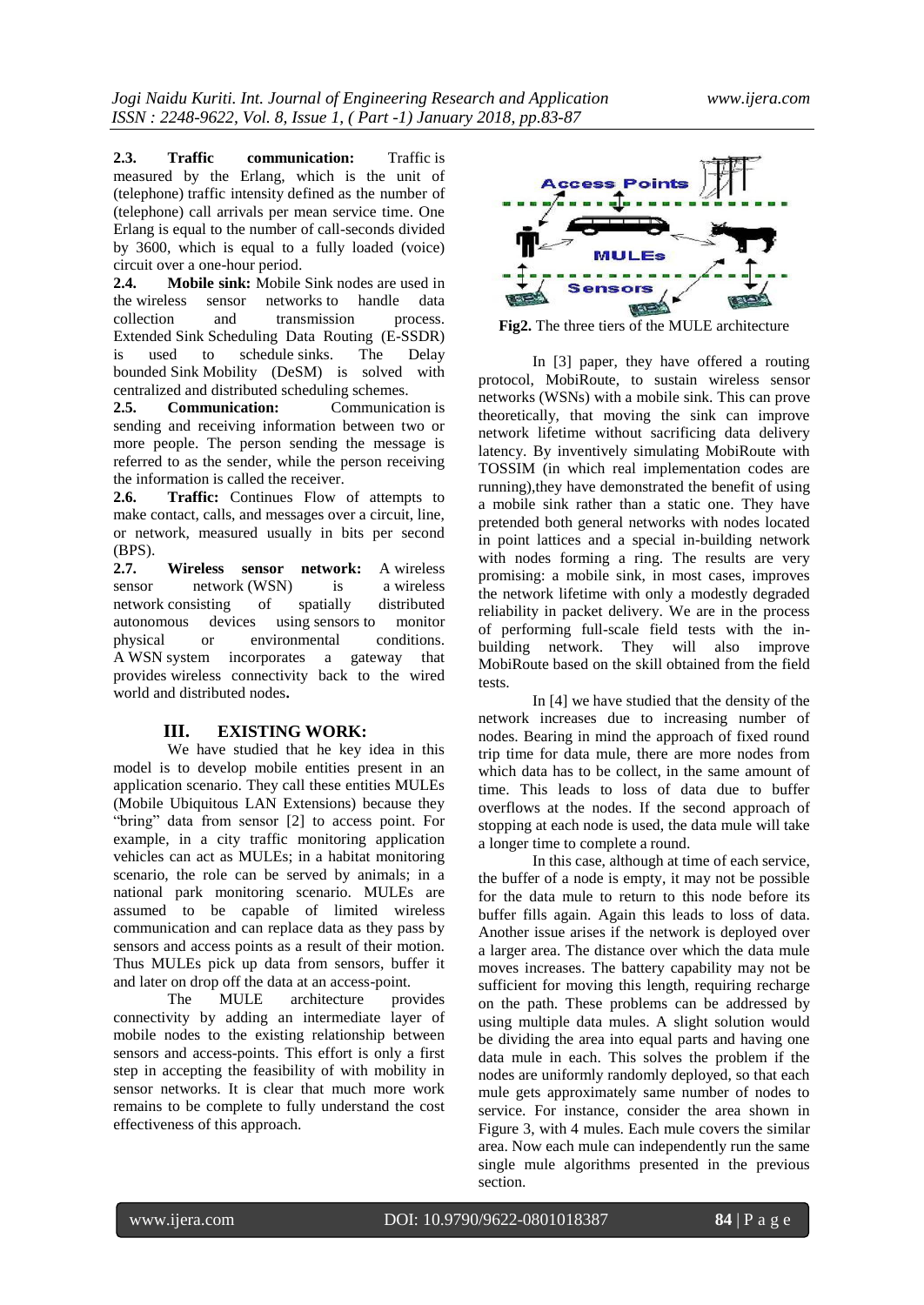

**Figure:** Multiple data mules covering an area

we have studied that, the main objective [7] of our proposed algorithm is to efficiently convey all the traffic destined for the sink and improve the network lifetime. we have investigated the impact of sink mobility on network lifetime. In a typical WSN, all the data generate in the network are routed to a static sink.

Nodes near the sink tend to deplete faster in their energy which might cause holes in the network thus limiting the network lifetime. With the introduction of mobile sink, the nodes around the sink always changes, thus balancing the energy consumption in the network and improving the network lifetime. Proposed algorithm was able to balance the improvement of the network lifetime with the reliability of the network.

Termite-hill is a routing algorithm for wireless sensor networks that is inspired by the termite behaviors. The principles of swarm intelligence are used to describe rules for each packet to follow which results in developing routing behavior. The algorithm finds its way for improved performance in the reduction of control traffic.



**Figure:** Wireless Sensor Networks

In they enable a user to issue a query to be swamped to the network to build data forwarding and aggregation plans. Such flooding-based systems can be made more energy efficient by exploiting the spatial correlation in sensor data. Clusters base prediction model while CAG [5] forms clusters using real-time sensor values in sensor data while CAG takes advantage of spatial correlation to form clusters.

CAG exploits semantic transmit in order to reduce the communication [7] overhead by leveraging spatial correlation, the characteristic of the data distribution. CAG achieves efficient innetwork storage and processing by allowing a unified mechanism between query routing (networking) and query processing (application). Instead of gathering and compressing all the data (lossless algorithm), CAG generates synopsis by filtering out insignificant elements in data streams to reduce response time, storage, computation, and communication costs.

#### **IV. PROPOSED WORK**

We propose a communication traffic reduction method by delivering a predicted sensor data. In our proposed method, we assume that the mobile sink which act as a agent goes around a fixed route in the sensing area. The mobile sink stops and uploads collected data to the base station when it returns to the base station. Our proposed method divides the sensing area into some areas.



Figure: A sensing system using a mobile sink.

The mobile sink sends predicted sensor value to the sensors before they transmit their observed sensor value to the mobile sink. Each sensor compares their sensor value with the predicted sensor value that receives from the mobile sink and replies only when the observed sensor value exceeds the admissible error margin from the predicted sensor value. The communication traffic can be reduced because sensors do not have to transmit all data that each sensor has to be given.

In this paper, we proposed a sensor data collection method with a mobile sink (i.e Agent) for communication traffic reduction by delivering predicted sensor value. In our proposed DPV method, the mobile sink delivers coefficients of predicted sensor value planes calculated from stored sensor data. When sensors receive these coefficients, the sensor computes predicted sensor value by using their position information and time. After that, only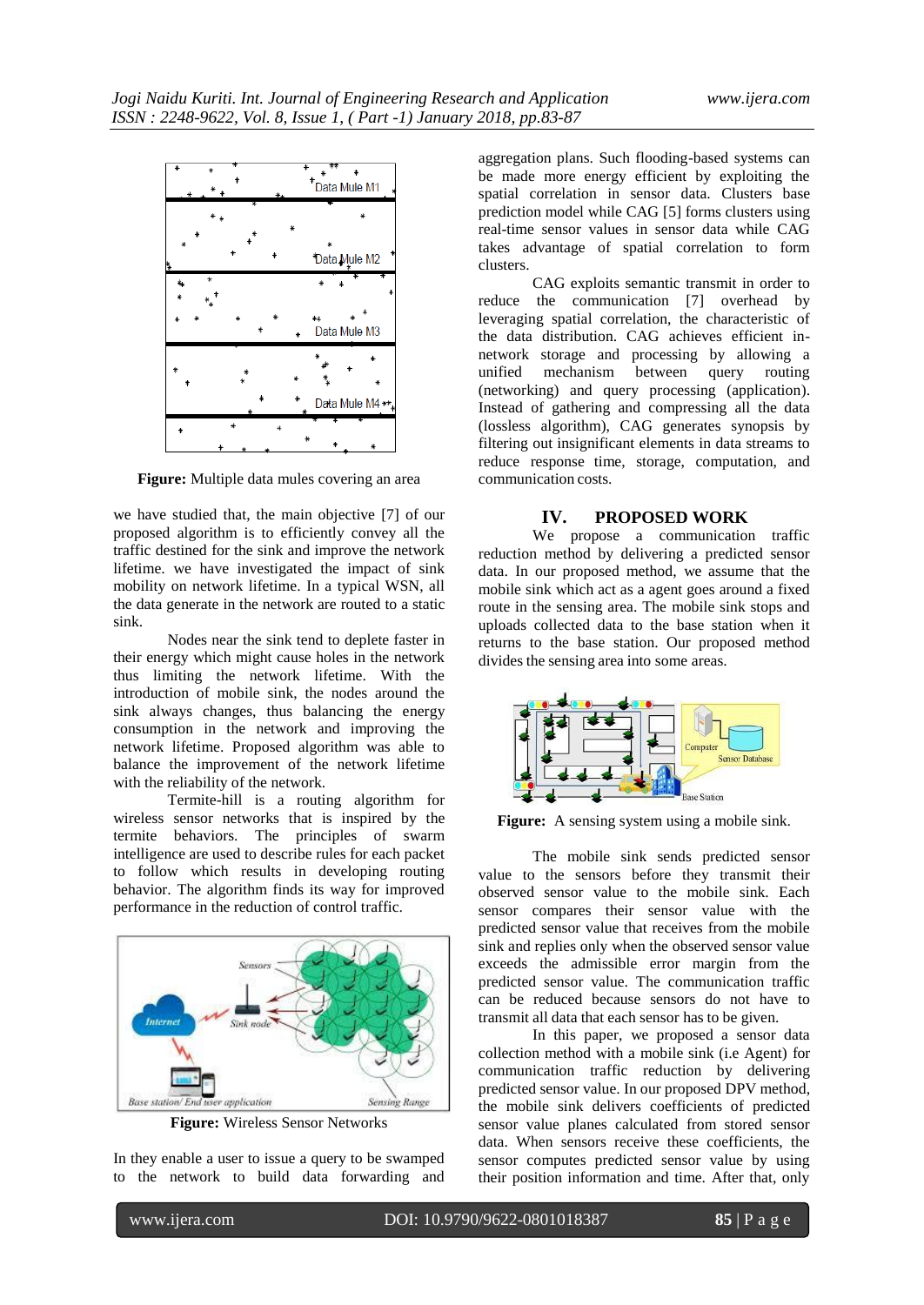sensors whose sensing data exceeds the admissible error margin from the predicted sensor value transmit their data. From experimental results, we confirmed that the DPV method reduces the communication traffic compared with comparative approach.



Figure: Sensor Network Architecture.

The main purpose of this paper is to use efficient energy, and by using agent base approach we are collection data from the sink which is act as a cluster head of the sensor network. In the previous paper data is collected by sink but this sink node is act as a dummy sink node, but in our algorithm data is collected by the sink i.e. agent. Agent is an intelligent agent so whatever data can come together is by removing the false positive. The agent has to collect all sensors data and send to the base station. In next round it can compare the previous data and according to that DPV method can utilize. Our experimental result can given a three major parameter i.e. a) Energy efficiency b) Delay c) Throughput. By comparing with and without using algorithm and this can be done on the Linux platform under NS-2 stimulation.

## **V. CONCLUSION AND FUTURE RESULTS**

We have proposed and described a sensor data collection method with a mobile sink for communication traffic reduction by delivering predicted sensor value and the data is collected by the agent. In our proposed DPV method [7], the mobile sink delivers coefficients of predicted sensor value planes calculated from stored sensor data.

When sensors receive these coefficients, the sensor computes predicted sensor value. The agent has to collect all the sensor data and send it to the base station with the help of admissible error margin that had to be set at the time of programming. And finally the result shows the graph related to the energy efficiency, delay and throughput.

#### **REFERENCES**

- [1] J. Shen and L. Hao, *Zigbee MCU Principal and Application based on STM32W Radio Frequency*, Beijing University of Aeronautics And Astronautics Press, September 2010.
- [2] W. Zhang, L. Feng, and Z. Wen, "Research on home networking with Zigbee," *Journal of Hefei University of Technology*, vol. 28, pp. 755- 759, 2005.
- [3] Sushant Jain, Rahul C. Shah, Sumit Roy "Exploiting Mobility for Energy Efficient Data Collection in Wireless Sensor Networks" Mobile Networks and Applications 11, 327– 339, 2006.
- [4] R.C. Shah, S. Roy, S. Jain, and W. Brunette, "Data MULEs:modeling a three-tier architecture for sparse sensor networks," Proc. Int. Workshop on Sensor Network Protocols and Applications (SNPA'03), pp.30–41, May 2003.
- [5] J. Luo, J. Panchard, M. Piorkowski, M. Grossglauser, and J.-P. Hubaux, "MobiRoute: routing towards a mobile sink for improving lifetime in sensor networks," Proc. IEEE Int. Conf. on Distributed Conmputing in Sensor Systems (DCOSS'06), pp.10–11, June 2006.
- [6] David Jea, Arun Somasundara, Mani Srivastava "Multiple Controlled Mobile Elements (Data Mules) for Data Collection in Sensor Networks".
- [7] A.M. Zungeru, Li-Minn Ang "Termite-hill: Routing Towards a Mobile Sink for Improving Network Lifetime in Wireless Sensor Networks",  $3<sup>rd</sup>$  International Conference on Intelligent Systems Modelling and Simulation, 2012
- [8] SunHee Yoon and Cyrus Shahabi "Exploiting Spatial Correlation Towards an Energy Efficient Clustered AGgregation Technique (CAG)" IEEE 2005
- [9] Seino, W., Sakashita, S., Yoshihisa, T., Hara, T. and Nishio,S. "A Communication Protocol to Improve Fairness and Data Amount on Sensor Data Collection with a Mobile Sink," Proc. Int. Conf. on Broadband, Wireless Computing, Communication and Applications (BWCCA'2010), pp.33–40, Nov. 2010.
- [10] Y. Wang and G. Shen, "ZigbeeWireless" Sensor Network Technology and Application," *Ship Electronic Engineering*, 10th ed, vol. 28, pp. 32-34, 2008.